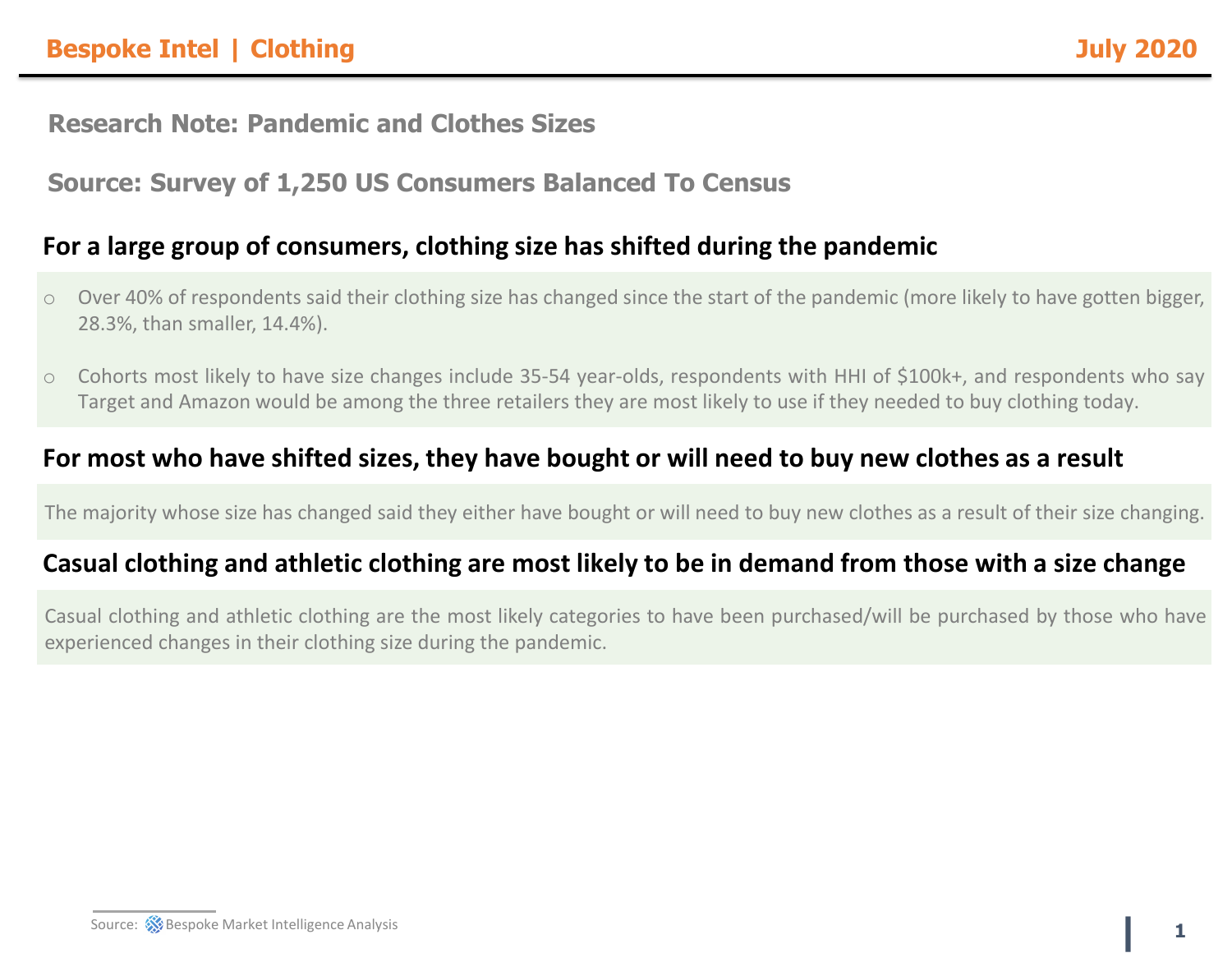Needed To Buy Clothing Today

### **Has your clothing size changed since the start of the pandemic?**

Posed to all respondents.





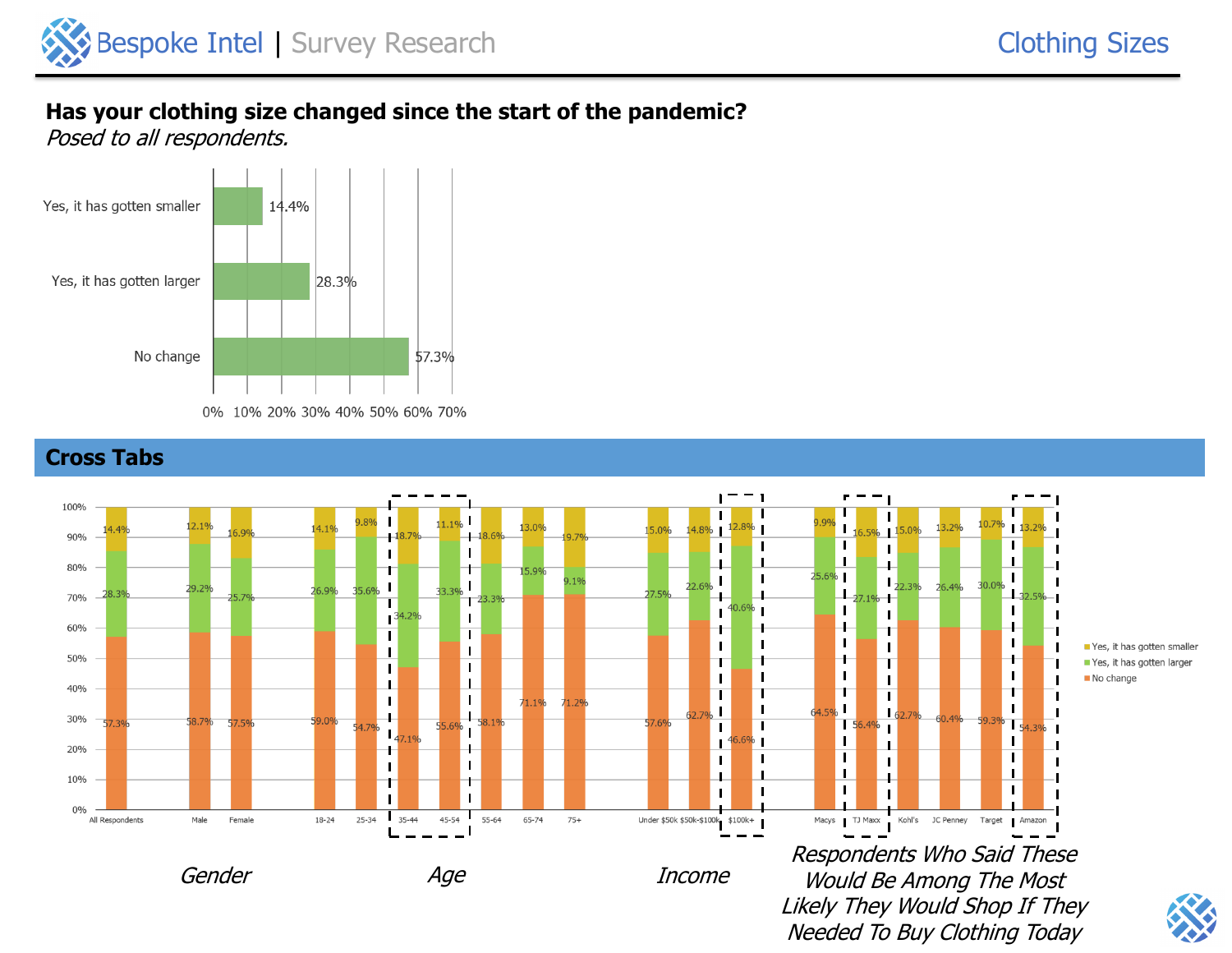Needed To Buy Clothing Today

### **Have you bought any new clothing as a result of your size changing?**

Posed to respondents who said their size has changed during the pandemic (larger or smaller)



#### **Cross Tabs**